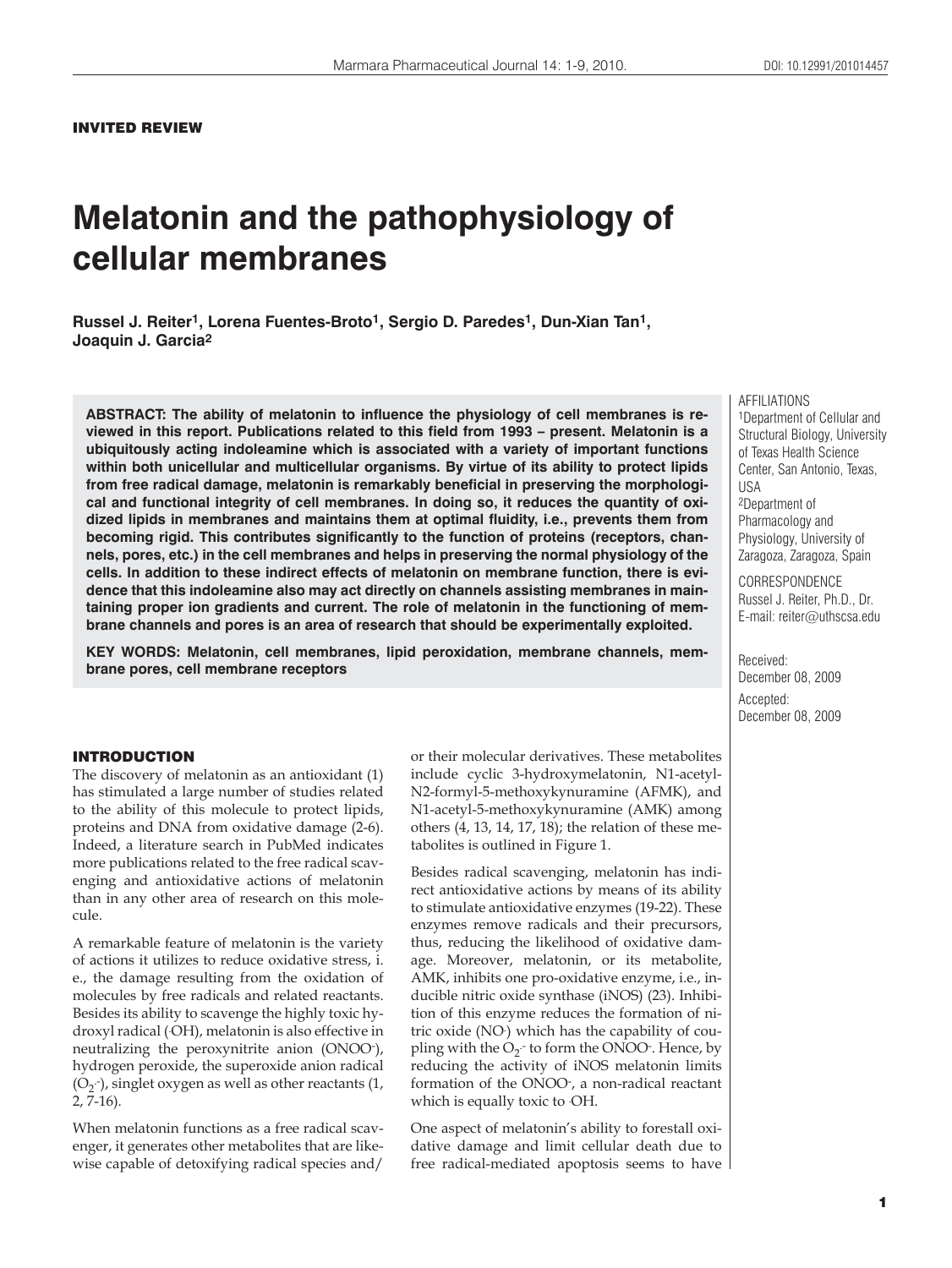TABLE 1. Representative reports in which melatonin was found to reduce the level of induced lipid peroxidation. There are a very large number of publications documenting the ability of melatonin to reduce the oxidation of membrane lipids in many different species and induced by many different means

| <b>Species</b> | <b>Means used to</b><br>induce oxidative<br><b>stress</b> | <b>Lipid peroxidation</b><br>parameter lowered<br>by melatonin | Reference |
|----------------|-----------------------------------------------------------|----------------------------------------------------------------|-----------|
| Human          | Sepsis in premature<br>newborns                           | <b>Blood MDA</b>                                               | (37)      |
| Human          | Asphyxiation<br>in newborn                                | <b>Blood MDA</b>                                               | (38)      |
| Human          | Major vascular<br>surgery                                 | <b>Blood MDA</b>                                               | (39)      |
| Rat            | Kianic acid                                               | Brain MDA                                                      | (40)      |
| Rat            | Paraquat                                                  | <b>Respiratory MDA</b>                                         | (41)      |
| Rat            | Excessive exercise                                        | Muscle MDA                                                     | (42)      |
| Rat            | Phenobarbital                                             | <b>Hepatic MDA</b>                                             | (43)      |
| Rat            | Ischemia-reperfusion                                      | <b>Hepatic MDA</b>                                             | (44)      |
| Rat            | Carbon tetrachloride<br>Peroxides                         | Hepatic lipid                                                  | (45)      |
| Rat            | Dinitrobenzene<br>sulfonic acid                           | Colon MDA                                                      | (46)      |
| Rat            | Streptozocin-induced<br>diabetes                          | Brain, liver<br>and renal MDA                                  | (47)      |
| Rat            | Danorubicin or<br>doxorubicin                             | Renal MDA+<br>4-HDA                                            | (48)      |
| Rat            | Gentamicin                                                | <b>Blood MDA</b>                                               | (49)      |
| Rat            | Alendronat                                                | Stomach MDA                                                    | (50)      |
| Rat            | Pressure<br>organ MDA                                     | Skin and remote                                                | (51)      |
| Rat            | Diquat<br>Plasma isoprostanes                             | Plasma, liver                                                  | (52)      |
| Mouse          | Diquat<br>and kidney<br>isoprostones                      | Plasma, liver                                                  | (53)      |
| Mouse          | High-LET Fe <sup>56</sup><br>particle irradiation         | Cerebellar<br><b>MDA</b>                                       | (54)      |
| Dove           | Latex bead                                                | <b>Blood MDA</b>                                               | (55)      |
|                | MDA — malondialdebyde: 1-HDA — 1-bydrovylalkenals         |                                                                |           |

MDA=malondialdehyde; 4-HDA=4-hydroxylalkenals.

been somewhat overlooked. In 1999, Urata and colleagues reported that melatonin elevated the intracellular levels of another critically important antioxidant, glutathione (GSH), by stimulating its synthesis at the level of its rate limiting enzyme gamma-glutamylcysteine synthase (now know as glutamyl cysteine ligase) (24). This finding did not receive much attention nor interest although the observation was later confirmed by Winiarska et al (25). Recently, however, Sainz and co-workers reported that the incubation of either LNCap or PC3 prostate cells with melatonin almost doubled the already high concentrations of GSH and protected the cells from ionizing radiation, a treatment associated with excessive free radical generation (26). In the same study, depletion of GSH levels by inhibition of its synthesis greatly increased the vulnerability of these cells to radiation-mediated damage and apoptosis. Collectively, the results of this study and of the two other published reports in this field suggest that the ability of melatonin to incrementally change intracellular GSH levels may be a more important aspect of the indole's antioxidant activity than originally envisaged.

Another feature that contributes to melatonin's efficiency in reducing oxidative stress is its ability to curtail electron leakage from the complexes of the respiratory chain in the mitochondria. As electrons are shunted between the complexes of

the electron transport chain (ETC), some of them escape and interact with nearby oxygen molecules to generate the  $O_2$ . Melatonin theoretically works at the level of Complex I and Complex III of the ETC to increase the efficiency of electron transfer and reduce electron leakage (27-30); this action has come to be known as the radical avoidance action of melatonin (13, 29).

The combination of the actions of melatonin and its metabolites described herein obviously makes it an optimal molecule for resisting damage to critical cellular organelles and molecules that are normally a consequence of free radicals and related reactants which are persistently generated within cells because of their usage of oxygen as the basis of their metabolism. Importantly, melatonin has been shown to function within membranes, mitochondria, cytosol and within the nucleus to resist free radical mutilation (31). In doing so, it functions as a critical factor in reducing cellular loss due to apoptosis (32). As a result, melatonin may have a critical function in limiting organ deterioration that accompanies toxin exposure, ionizing radiation, prescription drug usage, and the process of aging.

### *Membrane structure*

Membranes in cells, i.e., the plasma membrane as well as those of subcellular organelles, are similar in structure, i.e., the phopholipid bilayer is universally the basic construct of cellular membranes. Phospholipids are amphiphilic molecules with a hydrophobic and a hydrophobic portion. The essential physical forces for organizing biological membranes are the hydrophobic interactions between the fatty acyl chains of the lipid molecules. These interactions allow the formation of the phospholipid bilayer, with the polar heads facing the surrounding aqueous surfaces while the fatty acyl positions form a continuous hydrophobic interior. Each phospholipid layer is referred to as a leaflet.

All membranes contain the following lipids: phosphotidylcholine, phosphotidylserine, phosphotidylethanolamine, sphingomyelin and phosphotidylinositol. Many membranes also contain cholesterol, a molecule particularly abundant in the plasma membranes of mammalian cells. Another lipid, cardiolipin (diphosphatidylglycerol), is found only in the inner mitochondrial membrane.

Besides lipids, membranes also contain proteins. The ratio of proteins to lipids varies widely among membranes from different structures. Thus, the inner mitochondrial membrane is roughly 75% protein while the myelin membrane is composed of only 18% protein. Examples of proteins in cellular membranes include pores, channels, and receptors for hormones and neurotransmitters.

Additionally, carbohydrates are essential constituents of many membranes. They are bound either to proteins as components of glycoproteins or to lipids as constituents of glycolipids. Carbohydrates are particularly abundant in the plasma membrane of cells of eukaryotes but they are absent from the inner mitochondrial membranes.

## *Melatonin and membrane lipid peroxidation*

Lipids, as compared to most other molecules, are readily damaged by free radicals. As a result, because of their high phospholipid content, cellular membranes are often rendered less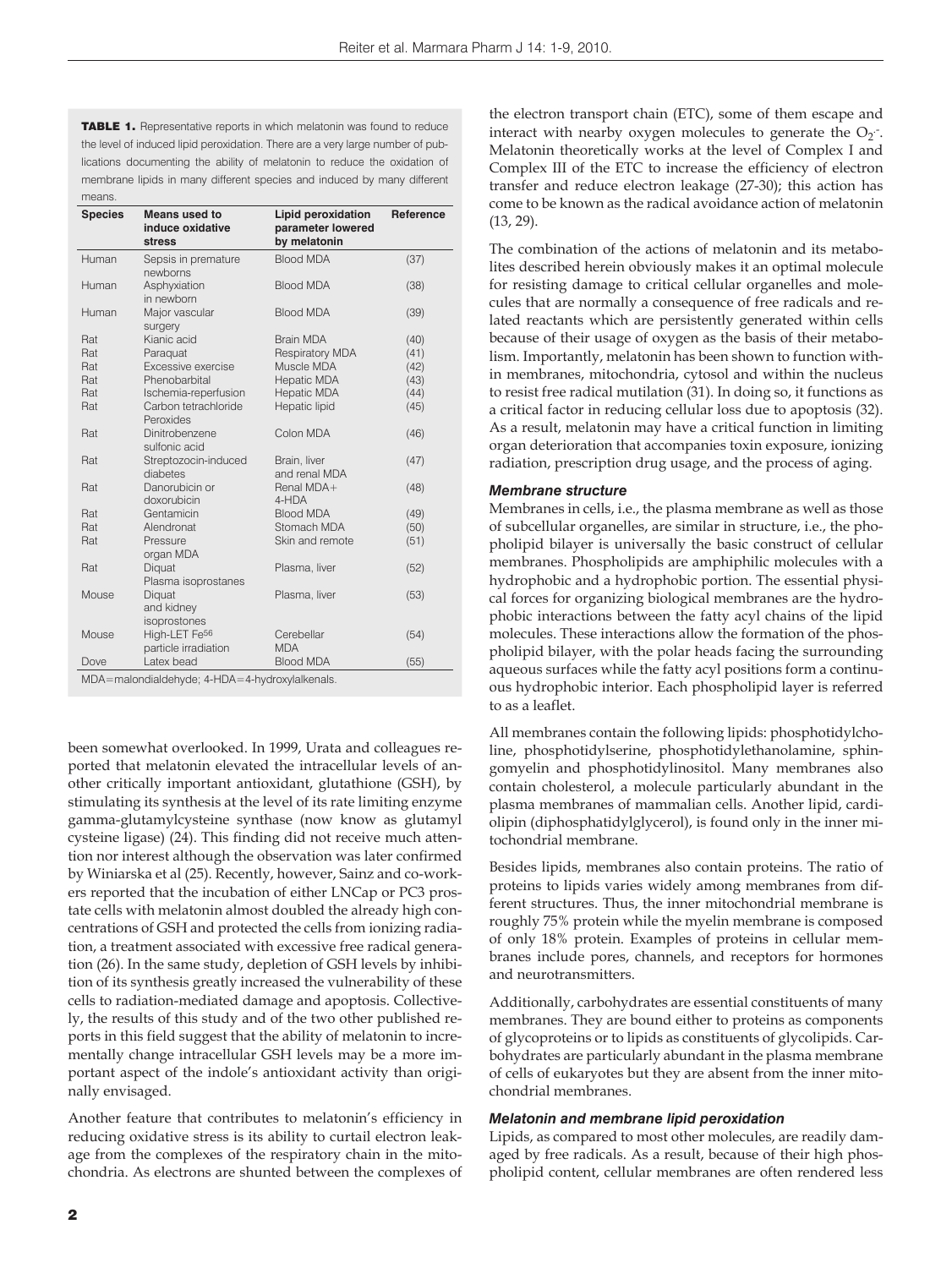

FIGURE 1. Melatonin, when it functions as a scavenger, is metabolized to cyclic 3-hydroxymelatonin or N1-acetyl-N2-formyl-5-methoxykynuramine (AFMK). Like the parent molecule, these metabolites are likewise effective free radical scavengers. In doing so, cyclic 3-hydroxymelatonin is metabolized to AFMK while AFMK is converted to N1-acetyl-5-methoxykynuramine (AMK). The sequential scavenging of radicals by melatonin and its metabolites is referred to as the antioxidant cascade of melatonin

than optimally functional. This negatively impacts not only their physiology but that of the entire cell.

The process of membrane lipid peroxidation is a result of an attack upon a lipid by any species that is sufficiently reactive to abstract a hydrogen molecule from a methylene  $(-CH_{2})$ group. Fatty acids with no or one double bond are relatively more resistant to hydrogen extraction; however, polyunsaturated fatty acids (PUFA) are highly vulnerable. The process of initiation of lipid peroxidation is readily achieved by the highly reactive . OH and by the ONOO- . Peroxidation of PUFA eventually gives rise of lipid peroxyl radicals (LOO. ) which are also capable of abstracting a hydrogen from an adjacent fatty acid molecule. Thus, the peroxidation of lipids in propagated by a molecule formed in the breakdown of lipids; this propagation state ensures that the process becomes a chain reaction. Theoretically, if not interrupted, once underway the peroxidation of a single fatty acid could result in the breakdown of all the lipids in a cell or in a tissue. Fortunately, the chain reaction can be interrupted by peroxyl radical scavengers, i.e., the socalled chain breaking antioxidants. Vitamin E is an excellent chain breaking antioxidant.

The ability of melatonin to limit or prevent the peroxidation of membrane lipids has been frequently investigated (33-36). The usual indices for estimation of the degree of lipid breakdown are the measurements of malondialdehyde and 4-hydroxyalkenals (MDA+4-HDA). The biochemical assays for these molecules are not particularly sensitive but they are simple and widely used. There are a very large number of reports related to the ability of melatonin to reduce tissue levels of MDA, 4-HDA or both (Table 1).

From the findings summarized in the table and the literature publications it is obvious that melatonin is highly effective in reducing the oxidation of membrane lipids. This protective action of melatonin is independent of the technique used to estimate levels of damaged lipid products, of the species in which melatonin's efficacy was investigated or the method/toxin



FIGURE 2. Hepatic and renal levels of F2-isoprostanes, a sensitive index of lipid peroxidation, in mice at 6 hours after an intraperitoneal injection of either saline (Control) or the toxic bipyridyl herbicide, diquat. Half of the mice in each group were given an intraperitoneal injection of melatonin 30 minutes prior to either the saline or diquat injections. F2-isoprostanes were measured using gas chromatography/negative chemical ionization mass spectrometry. Data are means  $\pm$  SEM.

used to induce lipid peroxidation. Moreover, melatonin has this capability in every organ, a fact that documents its ability to cross all morphophysiological barriers. When compared to vitamin E, considered to be the premier lipid antioxidant, melatonin actually was found to be more effective in limiting lipid membrane destruction (47).

One particular class of toxic agents generated during lipid peroxidation is the isoprostanes. These are prostaglandin-like molecules formed during the peroxidation of arachodonic acid as well as from eicosapentaenoic (EPA) and docosahexanoic (DHA); collectively they are referred to as the  $F_2$ -isoprostanes. These agents are highly useful markers of lipid peroxidation and can be measured in tissue, blood and urine.  $F_2$ -isoprostanes are highly stable molecules and are usually quantified using gas chromatography/mass spectrometry (GC/MS).

Zhang *et al* ., (52) and Xu and colleagues (53) used the level of isoprostanes to evaluate melatonin's ability to protect against damage to lipids in hepatic cellular membranes following the treatment of animals with the bipyridyl herbicide, diquat. This highly toxic molecule is widely used throughout the world and its ingestion can cause serious damage to lipids and even death. When Fischer 344 rats were injected with 40 mg/kg di-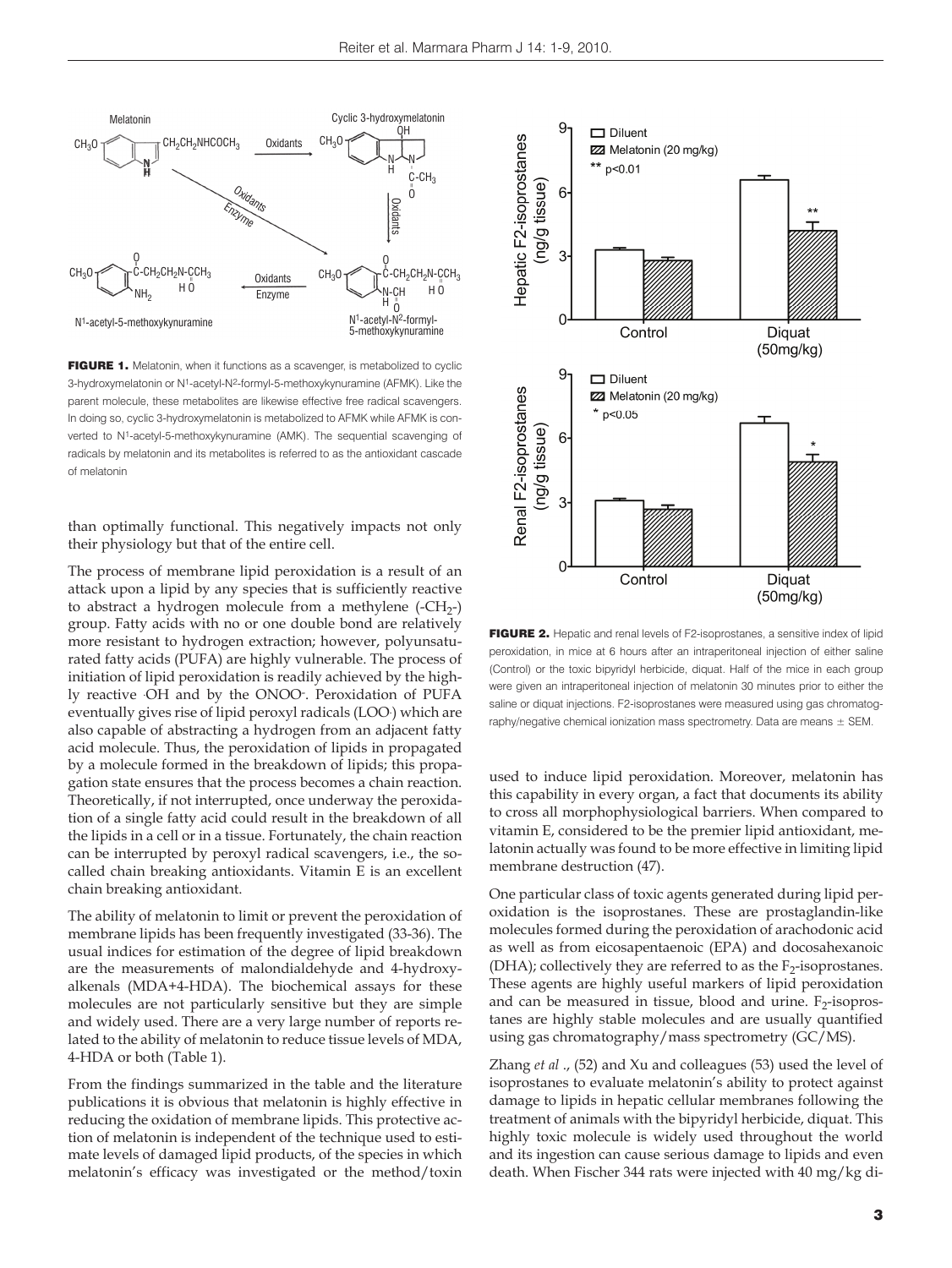quat (40mg/kg), a rapid rise in plasma and hepatic isoprotane levels were measured with peak values being achieved within 3 (liver) or 6 hours (plasma), respectively (52). Rats given melatonin (20mg/kg) concomitantly with diquat had significantly attenuated rises in hepatic and plasma (Fig. 2) isoprostane levels documenting the protective actions of melatonin against lipid peroxidation. Evidence that liver function was also partially preserved when melatonin was given to diquat-treated animals was documented by the fact that the indole reduced the rise in blood alanine aminotransferase (ALT) levels that resulted when hepatic tissue was destroyed by the herbicide.

Xu *et al*., also used melatonin to abrogate hepatic and renal lipid peroxidation in mice given diquat. In both tissues as well as in the plasma, melatonin reduced isoprotane levels enhanced as a consequence of diquat toxicity (53). Moreover, melatonin reduced the 24 hour death rate of diquat-treated mice from 44% to 9%. This latter finding is important given that thousands of deaths occur annually due to the accidental or intentional ingestion of diquat and the fact that currently there is no known antidote or treatment for individuals suffering from the toxicity of this herbicide. The results also document, based on the highly sensitive GC/MS assay for isoprostanes, that melatonin is a potent protector against lipid peroxidation.

As noted above, lipid peroxidation is a self-propagating process since the peroxyl radical, which is generated during the breakdown of lipids, is sufficiently reactive that it can damage a by-stander lipid. Antioxidants that are capable of preventing the propagation of lipid peroxidation by virtue of their ability to scavenge the peroxyl radical are known as chain breaking antioxidants; the best known is vitamin E. Whether melatonin scavenges the peroxyl radical is debated. More likely, melatonin reduces the oxidation of lipids and preserves membrane integrity due to its ability to scavenge the radicals or related molecules that initiate the process, particularly the . OH and the ONOO- .

## *Melatonin and membrane fluidity*

There is general agreement that the peroxidation of lipids in membranes makes them more rigid (56, 57). Accumulated free radical damage to the molecules constituting membranes is used to explain the lower fluidity of cellular membranes in aged animals. Changes in the optimal fluidity of membranes generally has a negative effect on their function, *e.g.,* membrane-associated enzymes function less efficiently as do membrane receptor-mediated signal transduction processes (58). Moreover, changes in the fluidity of cellular membranes have been implicated in aging as well as in disease processes (59- 61).

Several methods are available to determine membrane fluidity, the two most common of which are electron paramagnetic resonance spectroscopy and fluorescence spectroscopy. Studies that have examined the influence of melatonin on membrane fluidity have used exclusively the latter method to estimate the fluid nature of membranes. Antioxidants, e.g., vitamin E, are generally capable of influencing the fluidity of membranes (62).

Given that melatonin is an inhibitor of lipid peroxidation, it was assumed that, in doing so, it would also maintain cell membranes in a state of optimal fluidity. When this was experimentally tested, it was in fact found to be the case. Thus, when melatonin limited lipid peroxidation in cells it also prevented their membranes from becoming rigid. The first study in this area was that of Garcia *et al.* (63). In this investigation, hepatic microsomes were exposed to a combination of  $FeCl<sub>3</sub>$ , ADP and NADPH to induce the oxidation of lipids; half of the samples were also treated with melatonin. In a dose-response manner, melatonin reduced the accumulated levels of MDA+4- HDA and likewise prevented membrane rigidity, measured by fluorescence spectrometry. The association between the biophysical characteristics of membranes and the number of phospholipids that are oxidized is consistent with the published literature (64). In this study, melatonin only changed membrane fluidity when the microsomes were exposed to oxidative stress; this indicates that the preservation of membrane fluidity was very likely due to the free radical scavenging actions of the indole.

The same group tested the combination of tamoxifen, a synthetic antiestrogen used as a treatment to inhibit breast cancer, and melatonin in reducing membrane rigidity and curtailing the oxidative breakdown of lipids (65). Again, microsomes were exposed to oxidizing agents to induce lipid peroxidation. Tamoxifen and melatonin, alone or in combination, reduced the oxidation of membrane lipids and resisted the changes in membrane fluidity. In combination, the two agents had additive effects on both parameters. Also, when the drugs were combined, they reduced basal membrane rigidity as well as further lowering MDA+4-HDA levels.

Ionizing radiation, due to the fact that it induces free radical generation, mutilates all major molecules in cells. Hepatic membranes recovered from the liver of rats subjected to whole body ionizing radiation exhibited increased rigidity while the DNA of the hepatic cells had elevated levels of 8-hydroxy-2 deoxyguanosine, a product that results from free radical damage to the genome. Both the elevated membrane rigidity as well as the quantity of damaged DNA was reduced when melatonin had been administered prior to the exposure of the rats to the ionizing radiation (66). Since membranes are not exclusively composed of lipids but also contain proteins, damage to these molecules could have accounted, at least in part, to the elevated rigidity of the membranes after ionizing radiation exposure. Melatonin is also known to prevent free radical damage to proteins (67).

Cholesterol is a major determinant of the fluidity of some membranes. Cholesterol, because of its hydrophobicity, does not form a sheet structure on its own; rather cholesterol intercalates among the phospholipids that make up membranes. The polar hydroxyl group of the cholesterol molecule is normally in contact with the aqueous solution in the vicinity of the polar heads of the phospholipids while the steroid ring interacts with and immobilizes the fatty acyl chains of the phospholipids. In general, elevated concentrations of cholesterol in membranes tend to make them less fluid (more rigid).

That melatonin might actually position itself within the cell membrane was suggested by Ceraulo and co-workers (68). Using lecithin reverse micelles, they deduced that in the presence of domains from apolar organic solvent to surfactant to water, melatonin would locate in the micellar phase with a preferen-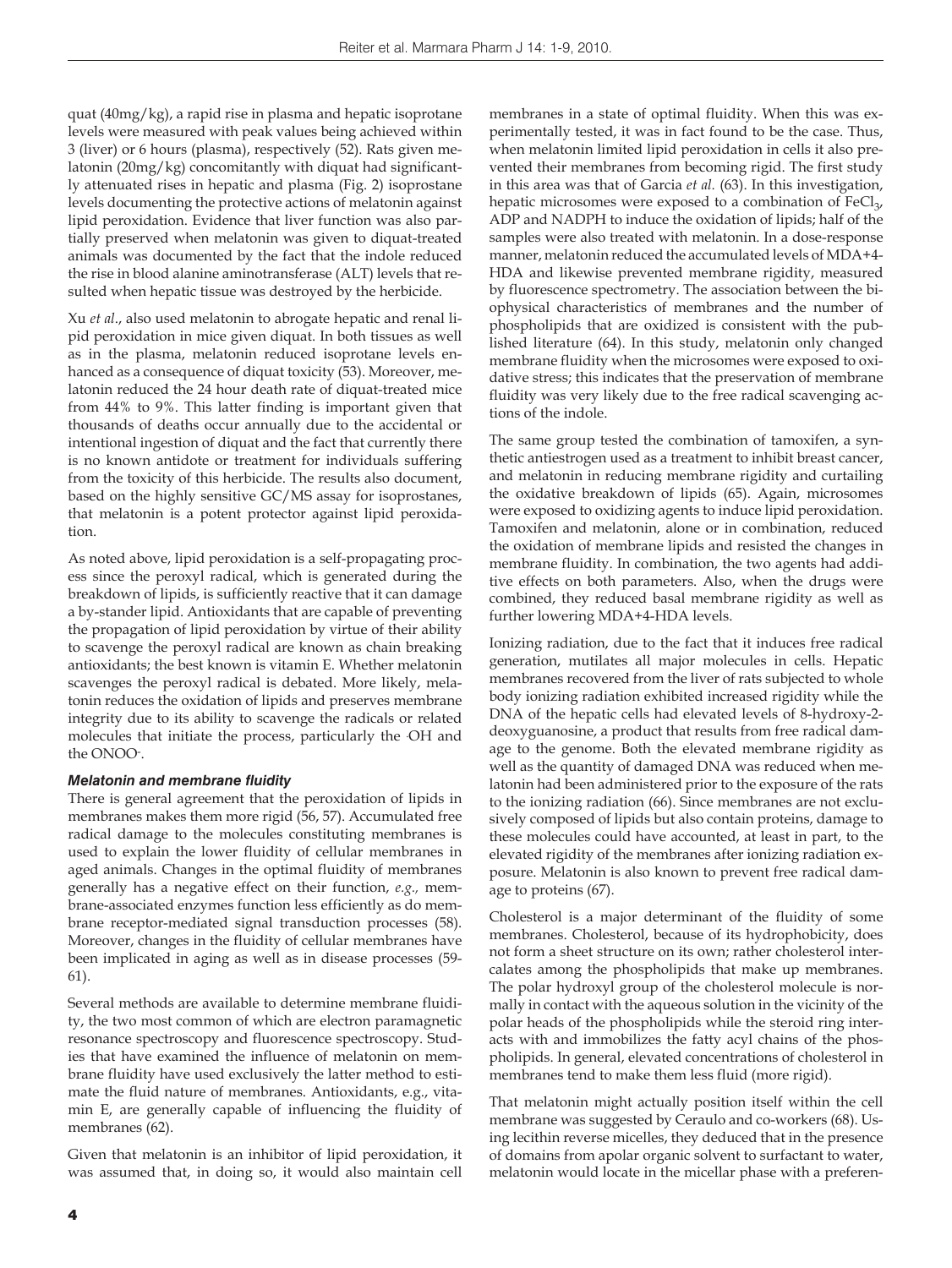tial location in the surfactant polar head group domain. In this position, the authors surmised that melatonin could readily scavenge radicals in both the aqueous as well as the lipid phases. These findings suggest that melatonin shares both hydrophilic and lypophilic characteristics (69) and that it may have some positional advantages as a radical scavenger.

## *Physiological implications*

The plasma membrane surrounds the cytoplasm and provides a physical barrier that separates molecules within the cell from the extracellular environment. Given that the intracellular milieu is markedly different from that outside the cell, it is obviously important that the integrity and optimal physiology of the plasma membrane of any cell is critical to its survival. Besides serving as a barrier that is selectively permeable and capable of influencing what enters or exists the cell, the plasma membrane has a role in anchoring the internal cytoskeleton which provides shape to the cell as well as supplying attachments to the extracellular matrix (for most cells) assisting them in the formation of a discrete tissue/organ (70).

The movement of constituents across the plasma membrane can be either passive, i.e., requiring no energy expenditure by the cell, or active where the cell must use energy to move the solute. This movement of substances also allows the membrane to maintain the cell membrane potential.

Besides serving a barrier function, embedded in the bilayered lipid plasma membrane are a variety of proteins which aid cells in communicating with one another. Moreover, protein receptors are found throughout the membranes of all cells and function in the reception of information from signaling molecules in the extracellular environment. Finally, there are surface proteins on the outside of the plasma membrane that identify the cell to other cells and solutes. These features allow for cell-to-cell communication.

The deterioration of the plasma membrane due to the oxidation of its lipid and protein constituents has devastating consequences on the function and survival of cells. The destructive effects of these oxidative processes are readily apparent when cells containing oxidatively damaged molecules in their plasma membrane are visualized using phase contrast (32) or fluorescence microscopy (70). Excessive damage to the plasma membrane, which is invariably accompanied by destruction of internal organellar membranes as well, leads to implosion of the cell via apoptosis or necrosis.

Clearly, anything that damages the cell membrane compromises the physiology and survival of the cell (71, 72). This damage changes the dynamics of channels, pores and receptors; it renders the cell less efficient in transducing messages received from the outside and changes the transport of substances through the membrane. Thus, oxidation in the cell membrane makes the cell function suboptimally, making it vulnerable to being killed by molecules it may otherwise be capable of resisting.

Besides reducing cellular changes that occur due to the peroxidation of lipids within membranes, melatonin may also have some direct effects on membrane channel function. High-voltage activated calcium channels (HVACC) and intracellular free Ca2+ concentrations were investigated in dorsal root ganglion neurons using whole cell patch clamping and fluorescence imaging techniques (73). Melatonin was found to inhibit HVACC in a dose-dependent manner. Thus, melatonin inhibited the entrance of Ca<sup>2+</sup> into the cell which was dependent on extracellular Ca2+ levels.

Alterations in cellular calcium homeostasis and smooth muscle contractility are consequences of acute cholecystitis. This combination of effects leads to severe gallbladder dysfunction, a condition for which there is no current effective treatment. Gomez-Pinilla and co-workers investigated the potential beneficial actions of melatonin on these processes in gallbladder smooth muscle tissue obtained from the guinea pig (74). The efficacy of melatonin was tested under two different experimental conditions, one in which the common bile duct had been ligated for two days and a second in which the duct had been initially ligated and then deligated for two days. Both these conditions were associated with inflammatory responses in the gallbladder.

Under these conditions, the inflammation-mediated malfunction of Ca2+ responses to cholecystokinin or caffeine were reversed by melatonin treatment; the indole also reduced the detrimental effects of AC on Ca<sup>2+</sup> influx through both L-type and capacitative Ca2+ channels and, moreover, it preserved the pharmacological phenotype of the channels. Inflammation of the gallbladder was also associated with elevated oxidative stress in this tissue as evidenced by the elevated MDA levels and depressed GSH concentrations; both these changes were likewise reversed by melatonin. Additionally, melatonin lowered cyclooxygenase-2 (COX-2) levels in the inflamed gallbladder. The authors concluded, and the results support this conclusion, that melatonin lowers the degree of oxidative damage and reduces inflammation which presumably leads to an improvement of  $Ca^{2+}$  channel physiology. In glial cells stimulated with the excitotoxin, glutamate, melatonin protected the cells from oxidative stress and also Ca2+ influx and reduced cell death (75).

Melatonin's effect on  $K^{1+}$  current in rat cerebellar granule cells has also been investigated (76). Using a conventional patchclamp technique two types of  $K^{1+}$  current, both a transient outward current and a delayed rectifier K<sup>1+</sup> current were recorded. A 78% increase in the delayed rectifier current was recorded upon the application of melatonin; the increase was reversible and presented no desensitization upon the repeated application of melatonin. Since the effect of melatonin on the K1+ current could be duplicated by adding the melatonin receptor agonist, iodomelatonin, the authors concluded the effect was receptor-mediated (77).

The results of Hou *et al* (78) contrast with those of Huan *et al* (76). The former workers examined the effect of melatonin on the delayed rectifier  $K^{1+}$  current in CA1 pyramidal neurons in hippocampal slices using the patch clamp technique. In a concentration dependent manner, melatonin caused a reduction in the  $K^{1+}$  current, a response that was not blocked by luzindole, an antagonist of the two best known membrane melatonin receptors, the MTI and MT2 receptor. Hou *et al* believed, as a consequence of their findings, that melatonin influences K1+ currents via its interaction with intracellular indole-related domains on potassium channels (78). The differences between the effects of melatonin on  $K^{1+}$  currents in cerebellar granule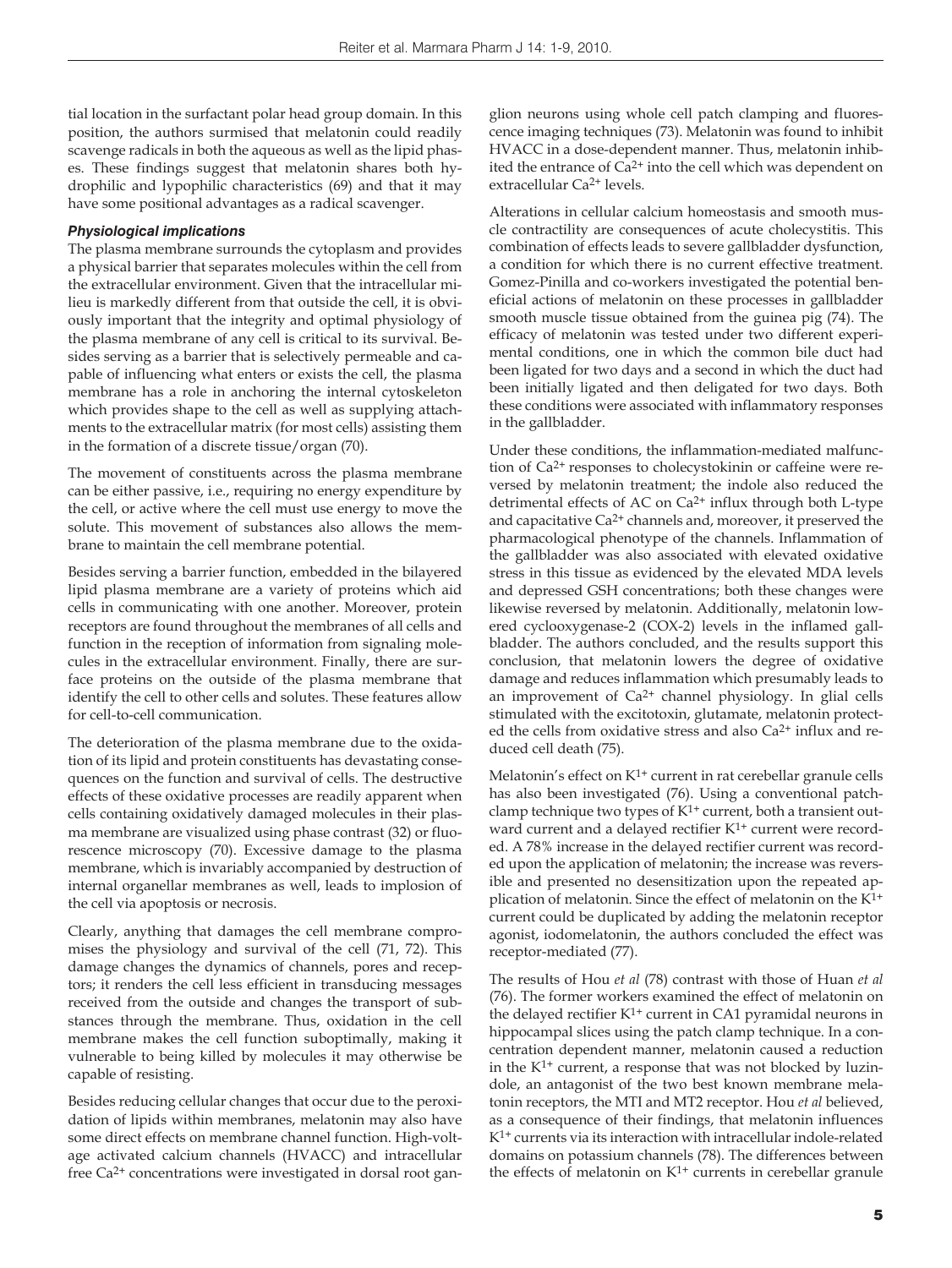cells and pyramidal cells of the hippocampus currently remain unexplained.

Using cultured cerebellar granule cells, Lax performed a detailed examination of the effects of melatonin on nicotineevoked currents (79). With a combination of eletrophysiological and Ca2+-imaging methodologies, he identified some granule cells in which nicotine caused both intracellular Ca2+ transients and inward whole-cell currents. Judging from their sensitivity to nicotine and the time constant of the current decay, it was surmised that the responses were mediated by the neuronal acetylcholine receptor. With the use of melatonin levels as low as 1 pM, Lax showed that the indole attenuated the amplitude dose-dependently but was without influence on the receptor's apparent affinity or on the current's rise or decay time (79). The inhibitory effect of melatonin was suppressed by luzindole, a competitive MT1 and MT2 melatonin receptor antagonist. Given that melatonin's actions were mediated by physiologically relevant concentrations of the indole, this author feels the evidence provides a means by which the circadian rhythm of circulating melatonin may be operative in modulating cholinergic activity, at least on cerebellar granule neurons.

The influence of melatonin on the water channel aquaporin-1 (AQP-1) was examined in a model of spinal cord injury by Nesic *et al* (80). AQP-1 is particularly abundant in the small diameter sensory neurons of the dorsal horn of the spinal cord. Contusion injury of the spinal cord of rats was found to be associated with a four to five-fold elevation in the number of AQP-1 channels at the level of thoracic cord injury with delayed increases in pore levels eventually being observed in the cervical and lumbar cord. Melatonin reduced the AQP-1 increases in the injured spinal cord thereby limiting neuronal and astrocyte swelling. The inhibition of the rises in the water pore following injury to the spinal cord was associated with a significant decrease in mechanical allodynia, i.e., pain related

to mechanical stimulation. The implication of these findings is that by reducing AQP-1, melatonin prevents cellular swelling and pain associated with injury to the spinal cord.

Obviously, much needs to be learned regarding the effects of melatonin on the physiology of the plasma membrane of cells. Due to its ability to reduce oxidative damage in this structure, it is virtually certain that melatonin at least secondarily influences the function of cell membranes and, therefore, the integrity of cells. Additionally, however, melatonin may have direct receptor-mediated or receptor-independent actions on channels and pores in the cell membrane. The evidence in this field is clearly sparse and an area is ripe for investigation.

## *Concluding remarks*

Intact and optimally functional plasma membranes of cells are critical for them to efficiently carry out their prescribed functions. By virtue of melatonin's ability to function as a direct free radical scavenger and indirect antioxidant, it is a major molecule in protecting membrane constituents from oxidative mutilation. In doing so, melatonin also optimizes the physiology of membrane receptors, channels and pores as well as maintaining the shape of the cell. Secondly, melatonin is reported to have some direct effects on channels and pores within all membranes. Although this latter field is not yet well exploited, it seems likely that research in this area will flourish within the next decade.

In general, melatonin functions in all parts of all cells and improves physiological infrastructure. As a result, it enhances cell function and optimizes the ability of cells to survive in a hostile environment. Among many apparent functions that melatonin has, it seems likely that its ability to preserve the morphological and functional aspects of the cell membrane may be among its most important actions.

# **Melatonin ve hücresel membranların patofizyolojisi**

**ÖZET: Bu derlemede melatoninin hücre membranlarının fizyolojisindeki katkısı değerlendirildi. 1993'den itibaren bu konuda mevcut literatürleri kapsamaktadır. Melatonin gerek tek hücrelilerde gerekse çok hücrelilerde bulunan çeşitli önemli fonksiyonları olan, yaygın dağılım gösteren bir indolamindir. Serbest radikal hasarına karşı lipidler üzerindeki koruyucu etkisi ile melatonin hücre membranlarının morfolojik ve fonksiyonel bütünlüğünün korunmasında çok önemlidir. Bu etkisiyle melatonin membranlardaki okside lipid miktarını azaltarak membranın optimal akışkanlığını korur; rijid hale gelmesini önler. Bu etki hücre membranlarındaki proteinlerin (reseptörler, kanallar ve porlar gibi) fonksiyonları için çok önemlidir ve hücrenin normal fizyolojisinin korunmasına katkıda bulunur. Melatoninin sözü edilen indirekt etkisine ilave olarak, bulgular bu indolaminin membran kanalları üzerinde direkt etkisiyle iyon gradiyentinin ve akımının uygun olarak sürdürülmesini sağladığını göstermiştir. Melatoninin membranın kanal ve por fonksiyonlarına etkileri deneysel olarak incelenmesi gereken bir alandır.**

**ANAHTAR KELİMELER: Melatonin, hücre membranları, lipid peroksidasyon, membran kanalları, membrane porları, hücre membrane reseptörleri**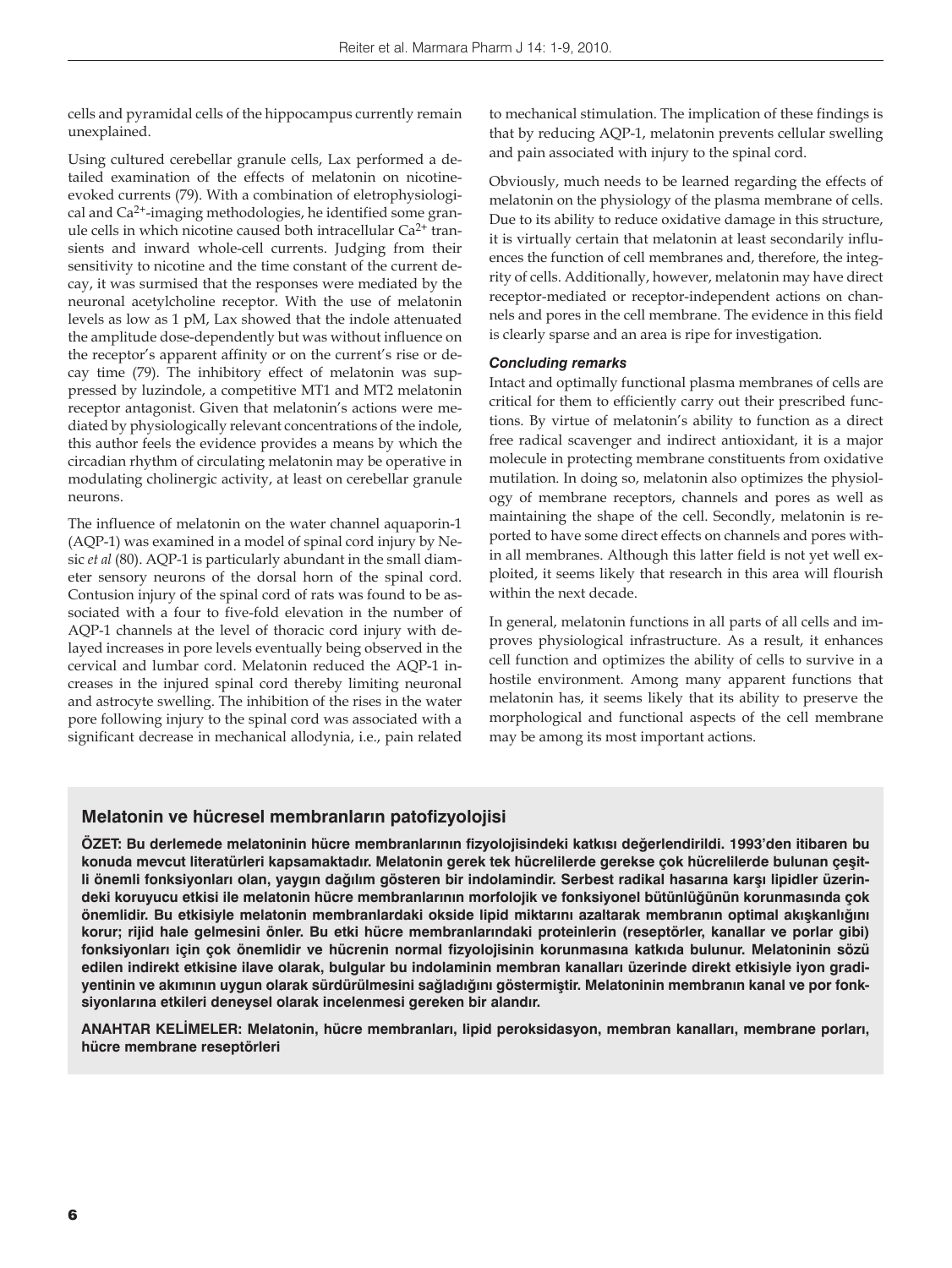# **REFERENCES**

- 1. Tan DX, Chen LD, Poeggeler B, Manchester LC, Reiter RJ. Melatonin: a potent, endogenous hydroxyl radical scavenger. Endocrine J, 1: 57-60, 1993.
- 2. Reiter RJ. Functional pleotrophy of the neurohormone melatonin: antioxidant protection and neuroendocrine regulation. Front Neuroendocrinol, 16: 383-415, 1995.
- 3. Reiter RJ, Tan DX, Kim SJ, Qi W. Melatonin as a pharmacological agent against oxidative damage to lipids and DNA. Proc West Pharmacol Soc, 41: 229-236, 1998.
- 4. Manda K, Ueno M, Anzai K. AFMK, a melatonin metabolite, attenuates X-ray-induced oxidative damage to DNA, proteins and lipids in mice. J Pineal Res, 42: 386-393, 2007.
- 5. Maldonado MD, Murillo-Cabezas F, Terron MP, Flores LJ, Tan DX, Manchester LC, Reiter RJ.The potential of melatonin in reducing morbidity-mortality after craniocerebral trauma. J Pineal Res, 42: 1-11, 2007.
- 6. Tengattini, S, Reiter RJ, Tan DX, Terron MP, Rodella LF. Cardiovascular diseases: protective effects of melatonin. J Pineal Res, 44: 16-25, 2008.
- 7. Tan DX, Manchester LC, Reiter RJ, Plummer BF, Limson J, Weintraub ST, Qi W. Melatonin directly scavenges hydrogen peroxide: a potentially new metabolic pathway of melatonin biotransformation. Free Radic Biol Med, 29: 1177-1185, 2000.
- 8. Tan DX, Manchester LC, Terron MP, Flores LJ, Reiter RJ. One molecule, many derivatives: a never ending interaction of melatonin with reactive oxygen and nitrogen species? J Pineal Res, 42: 28-42, 2007.
- 9. Pappolla MA, Chyan YJ, Poeggeler B, Frangione B, Wilson G, Ghiso J, et al. An assessment of the antioxidant and antiamyloidogenic properties of melatonin: implications for Alzheimer's disease. J Neural Transm, 107: 203-231, 2000.
- 10. Reiter RJ, Tan DX, Manchester LC, Qi W. Biochemical reactivity of melatonin with reactive oxygen and nitrogen species: a review of the evidence. Cell Biochem Biophys, 34: 237-256, 2001.
- 11. Reiter RJ, Tan DX, Manchester LC, El-Sawi MR. Melatonin reduces oxidative damage and promotes mitochondrial respiration: implications for aging. Ann NY Acad Sci, 959: 238-250, 2002.
- 12. Allegra M, Reiter RJ, Tan DX, Gentile C, Tesoriere L, Livrea MA. The chemistry of melatonin's interaction with reactive species. J Pineal Res, 34:1-10, 2003.
- 13. Hardeland R. Antioxidative protection by melatonin: multiplicity of mechanisms from radical detoxification to radical avoidance. Endocrine, 27: 119-130, 2005.
- 14. Hardeland R, Backhaus C, Fadavi A. Reactions of the NO redox forms NO+, .NO and HNO (protonated NO-) with the melatonin metabolite N1-acetyl-5-methoxykypuramine. J Pineal Res, 43: 382-388, 2007.
- 15. Zavodnik IB, Domanski AV, Lapshina EA, Bryszewska M, Reiter RJ. Melatonin directly scavenges peroxyl and alkoxyl radicals generated in red blood cells and a cellfree system: chemiluminescence measurements and theoretical calculations. Life Sci, 79: 391-400, 2006.
- 16. Peyrot N, Ducrocq C. Potential role of tryptophan derivatives in stress responses characterized by the generation of reactive oxygen and nitrogen species. J Pineal Res, 45: 235-246. 2008.
- 17. Tan DX, Reiter RJ, Manchester LC, Yan MT, El-Sawi M, Sainz RM, Mayo JC, Kohen R, Allegra M, Hardeland R. Chemical and physical properties and potential mechanisms: melatonin as a broad spectrum antioxidant and free radical scavenger. Curr Topics Med Chem, 2: 181- 198, 2002.
- 18. Tan DX, Manchester LC, Sainz RM, Mayo JC, Alvarez F, Reiter RJ. Antioxidant strategies in protection against neurodegenerative disorders. Expert Opin Ther Patents, 13: 1513-1542, 2003.
- 19. Pablos MI, Agapito MT, Gutierrez R, Recio JM, Reiter RJ, Barlow-Walden L, Acuña-Castroviejo D, Menendez-Pelaez A. Melatonin stimulates the activity of the detoxifying enzyme glutathione peroxidase in several tissues of chicks. J Pineal Res, 19: 111-115, 1995.
- 20. Reiter RJ, Tan DX, Osuna C, Gitto E. Actions of melatonin in the reduction of oxidative stress: a review. J Biomed Res, 7: 444-458, 2000.
- 21. Rodriguez C, Mayo JC, Sainz RM, Antolín I, Herrera F, Martín V, Reiter RJ. Regulation of antioxidant enzymes: a significant role for melatonin. J Pineal Res, 36: 1-9, 2004.
- 22. Tomas-Zapico C, Coto-Montes A. A proposed mechanism to explain the stimulatory effect of melatonin on antioxidative enzymes. J Pineal Res, 39: 99-104, 2005.
- 23. Leon J, Escames G, Rodriguez MI, López LC, Tapias V, Entrena A, Camacho E, Carrión MD, Gallo MA, Espinosa A, Tan DX, Reiter RJ, Acuña-Castroviejo D. Inhibition of neuronal nitric oxide synthase activity by N1-acetyl-5methoxykynuramine, a brain metabolite of melatonin. J Neurochem, 98: 2023-2033, 2006.
- 24. Urata Y, Honma S, Goto S, Todoroki S, Iida T, Cho S, Honma K, Kondo T. Melatonin induces gamma-glutamylcysteine synthase mediated by activator protein-1 in human vascular endothelial cells. Free Radic Biol Med, 27: 838-847, 1999.
- 25. Winiarska K, Fraczyk T, Molinska D, Drozak J, Bryla J. Melatonin attenuates diabetes-induced oxidative stress in rabbits. J Pineal Res, 40: 168-176, 2006.
- 26. Sainz RM, Reiter RJ, Tan DX, Roldan F, Natarajan M, Quiros I, Hevia D, Rodriguez C, Mayo JC. Critical role of glutathione in melatonin enhancement of tumor necrosis factor and ionizing radiation-induced apoptosis in prostate cancer cells in vitro. J Pineal Res, 45: 258-270, 2008.
- 27. Okatani Y, Wakasuki A, Reiter RJ. Hepatic mitochondrial dysfunction in senescence-accelerated mice: correction by long-term, orally administered physiological levels of melatonin. J Pineal Res, 33: 127-133, 2002.
- 28. Martin M, Macias M, Escames G, Reiter RJ, Agapito MT, Ortiz GG, Acuña-Castroviejo D. Melatonin-induced increased activity of the respiratory complexes I and IV can prevent mitochondrial damage induced by ruthenium red in vivo. J Pineal Res, 28: 242-248, 2000.
- 29. Leon J, Acuna-Castroviejo D, Escames G, Tan DX, Reiter RJ. Melatonin mitigates mitochondrial malfunction. J Pineal Res, 38: 1-9, 2005.
- 30. Reiter RJ, Paredes SD, Korkmaz A, Jou MJ, Tan DX. Melatonin combats molecular terrorism at the mitochondrial level. Interdisc Toxicol, 1: 137-149, 2008.
- 31. Jou MJ, Peng TI, Yu PZ, Jou SB, Reiter RJ, Chen JY, Wu HY, Chen CC, Hsu LF. Melatonin protects against common deletion of mitochondria DNA-augmented mito-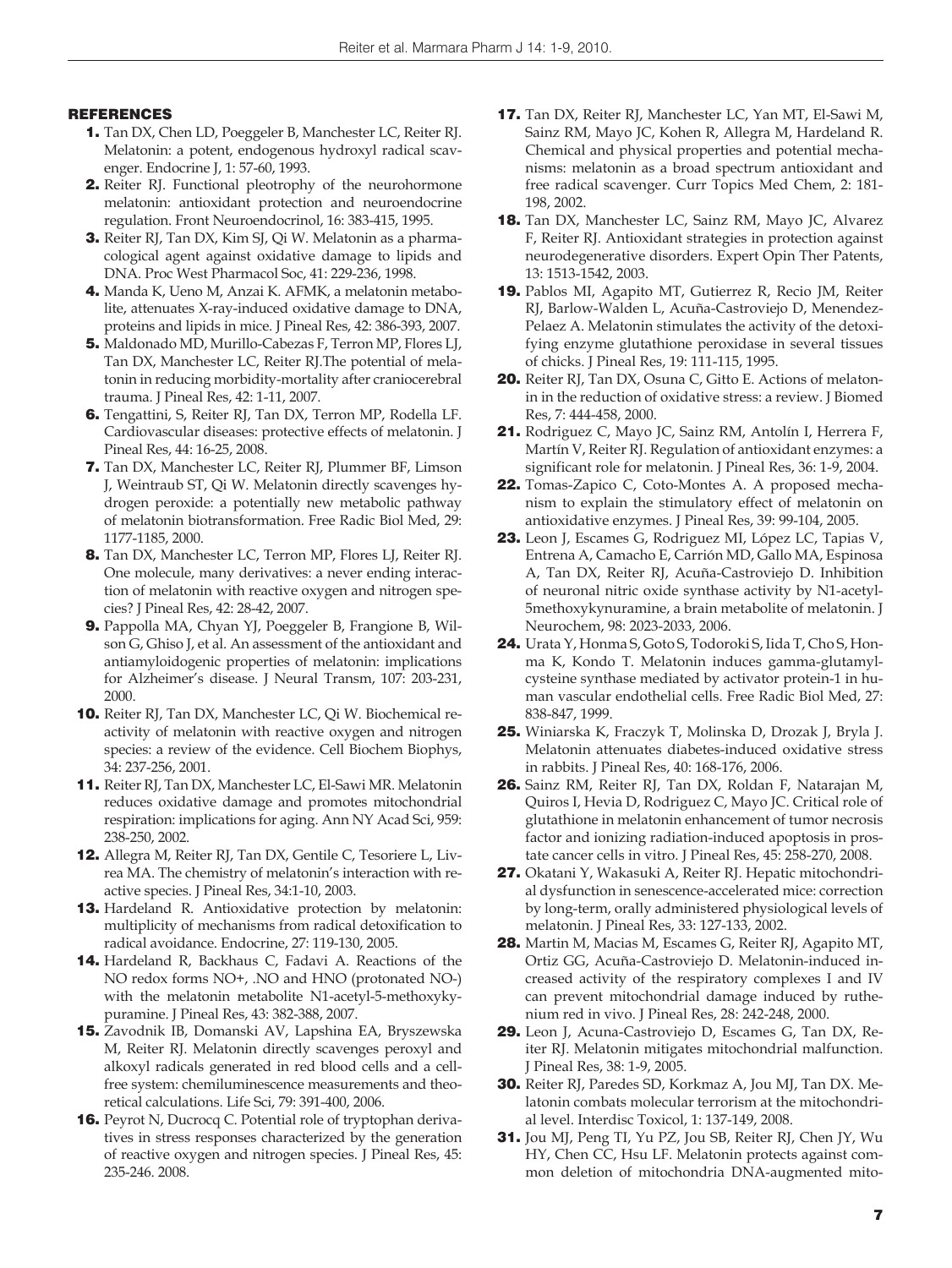chondrial oxidative stress and apoptosis. J Pineal Res, 43: 389-403, 2007.

- 32. Jou, MJ, Peng TI, Reiter RJ, Jou SB, Wu HY, Wen ST. Visualization of the antioxidative effects of melatonin at the mitochondrial level during oxidative stress-induced apoptosis of rat brain astrocytes. J Pineal Res, 37: 55-70, 2004.
- 33. Cervantes M, Morali G, Letechipia-Vallejo G. Melatonin and ischemia-reperfusion injury. J Pineal Res, 45: 1-7, 2008.
- 34. De Filippis D, Iuvone T, Esposito G, Steardo L, Arnold GH, Paul AP, De Man Joris G, De Winter Benedicte Y. Melatonin reverses lipopolysaccharide-induced gastrointestinal mobility disturbances through the inhibition of oxidative stress. J Pineal Res, 44: 45-51, 2008.
- 35. Tamura H, Takasaki A, Miwa I, Taniguchi K, Maekawa R, Asada H, Taketani T, Matsuoka A, Yamagata Y, Shimamura K, Morioka H, Ishikawa H, Reiter RJ, Sugino N. Oxidative stress impairs oocyte quality and melatonin protects oocytes from free radical damage and improves fertilization rate. J Pineal Res, 44: 280-287, 2008.
- 36. Gitto E, Pelligrino S, Gitto P, Barberi I, Reiter RJ. Oxidative stress of the newborn in the pre-and post-natal period and the clinical utility of melatonin. J Pineal Res, 46: 128-139, 2009.
- 37. Gitto E, Karbownik M, Reiter RJ, Tan DX, Cuzzocrea S, Chiurazzi P, Cordaro S, Corona G, Trimarchi G, Barberi I. Effects of melatonin treatment in septic newborns. Pediatr Res, 50: 756-760, 2000.
- 38. Fulia F, Gitto E, Cuzzocrea S, Reiter RJ, Dugo L, Gitto P, Barberi S, Cordaro S, Barberi I. Increased levels of malondialdehyde and nitrite/nitrate in the blood of asphyxiated newborns: reduction by melatonin. J Pineal Res, 31: 343-349, 2001.
- 39. Kucukakin B, Lykkesfeldt J, Nielsen HJ, Reiter RJ, Rosenberg J, Gogenur I. Utility of melatonin to treat surgical stress after major vascular surgery – a safety study. J Pineal Res, 44: 426-431, 2008.
- 40. Melchiorri D, Reiter RJ, Sewerynek E, Chen LD, Nistico G. Melatonin reduces kainate-induced lipid peroxidation in homogenates of different brain regions. FASEB J, 9:1205-1210, 1995.
- 41. Melchiorri D, Reiter RJ, Sewerynek E, Hara M, Chen LD, Nistico G. Paraquat toxicity and oxidative damage: reduction by melatonin. Biochem Pharmacol, 51: 1095- 1099, 1996.
- 42. Hara M, Abe M, Suzuki T, and Reiter RJ. Tissue changes in glutathione metabolism and lipid peroxidation by swimming are partially prevented by melatonin. Pharmacol Toxicol, 78: 308-312, 1996.
- 43. Sewerynek E, Abe M, Reiter RJ, Barlow-Walden LR, Barlow-Walden LR, Chen L, McCabe TJ, Roman LJ, Diaz-Lopez B. Melatonin administration prevents lipopolysaccharide-induced oxidative damage in phenobarbitaltreated animals. J Cell Biochem, 58: 336-344, 1995.
- 44. Sewerynek E, Reiter RJ, Melchiorri D, Ortiz GG, Lewinski A. Oxidative damage in liver induced by ischemiareperfusion: protection by melatonin. Hepatogastroenterology, 43: 898-905, 1996.
- 45. Ohta Y, Kongo M, Sasaki E, Nishida K, Ishiguro I. Therapeutic effect of melatonin on carbon tetrachloride-in-

duced acute liver injury in rats. J Pineal Res, 28: 119-126, 2000.

- 46. Cuzzocrea S, Mazzson E, Serraino I, Lepore V, Terranova ML, Ciccolo A, Caputi AP. Melatonin reduces dinitrobenzene sulfonic acid-induced colitis. J Pineal Res, 2001; 30:1-12.
- 47. Baydas G, Canatan H, Turkoglu A. Comparative analysis of the protective actions of melatonin and vitamin E on streptozocin-induced diabetes mellitus. J Pineal Res, 32: 225-230, 2002.
- 48. Dziegiel P, Suder E, Surowiak P, Jethon Z, Rabczyński J, Januszewska L, Sopel M, Zabel M. Role of exogenous melatonin in reducing the nephrotoxic effect of daunorubicin and doxorubicin in the rat. J Pineal Res, 33: 95-100, 2002.
- 49. Sener G, Sehirli O, Altunbas HZ, Ersoy Y, Paskaloglu K, Arbak S, Ayanoglu-Dulger G. Melatonin protects against gentamicin-induced nephrotoxicity in rats. J Pineal Res, 32: 231-236, 2002.
- 50. Sener G, Goren FO, Ulusoy NB, Ersoy Y, Arbak S, Dulger GA. Protective effect of melatonin and omeprazole against alendronat-induced gastric damaged. Dig Dis Sci, 50: 1506-1512, 2005.
- 51. Sener G, Sert G, Sehirli A, Arbak S, Gedik N, Avanoglu-Dulger G. Melatonin protects against pressure ulcer-induced oxidative injury of the skin and remote organs of rats. J Pineal Res, 40: 280-287, 2006.
- 52. Zhang L, Wei W, Xu J, Min F, Wang L, Wang X, Cao S, Tan DX, Qi W, Reiter RJ. Inhibitory effect of melatonin on diquat-induced lipid peroxidation in vivo as assessed by the measurement of F2-isoprostones. J Pineal Res, 40: 326-331, 2006.
- 53. Xu J, Sun S, Wei W, Fu J, Qi W, Manchester LC, Tan DX, Reiter RJ. Melatonin reduces mortality and oxidativelymediated hepatic and renal damage due to diquat treatment. J Pineal Res, 42: 166-171, 2007.
- 54. Manda K, Ueno M, Anzai K. Melatonin mitigates oxidation damage and apoptosis in mouse cerebellum induced by high-LET 56Fe particle irradiation. J Pineal Res, 44: 189-196, 2008.
- 55. Terron MP, Marchena JM, Shadi F, Lea RW, Rodriguez AB. Melatonin: an antioxidant at physiological concentrations. J Pineal Res, 31: 95-96, 2001.
- 56. Debretsov GE, Borschevskaya TA, Petrov VA, Vladmirov YA. The increase of phospholipid bilayer rigidity after lipid peroxidation. FEBS Lett. 84: 125-128, 1977.
- 57. Schroeder F. Role of membrane asymmetry in aging. Neurobiol Aging, 5: 323-333, 1984.
- **58.** Curtis MT, Gilfor D, Farber JL. Lipid peroxidation increases the molecular order of microsomal membranes. Arch Biochem Biophys, 1989; 235:644-649.
- 59. McGrath LT, Douglas AF, McLean E, Brown JH, Doherty CC, Johnston GD, Archbold GP. Oxidative stress and erythrocyte membrane fluidity in patients undergoing regular dialysis. Clin Chem Acta, 235: 179-188, 1995.
- 60. Choe M, Jackson C, Yu BP. Lipid peroxidation contributes to age-related membrane rigidity. Free Radic Biol Med, 18: 977-984, 1995.
- 61. Choi JH, Yu BP. Brain synaptosomal aging: free radical on membrane fluidity. Free Radic Biol Med, 1995; 18:133- 139.